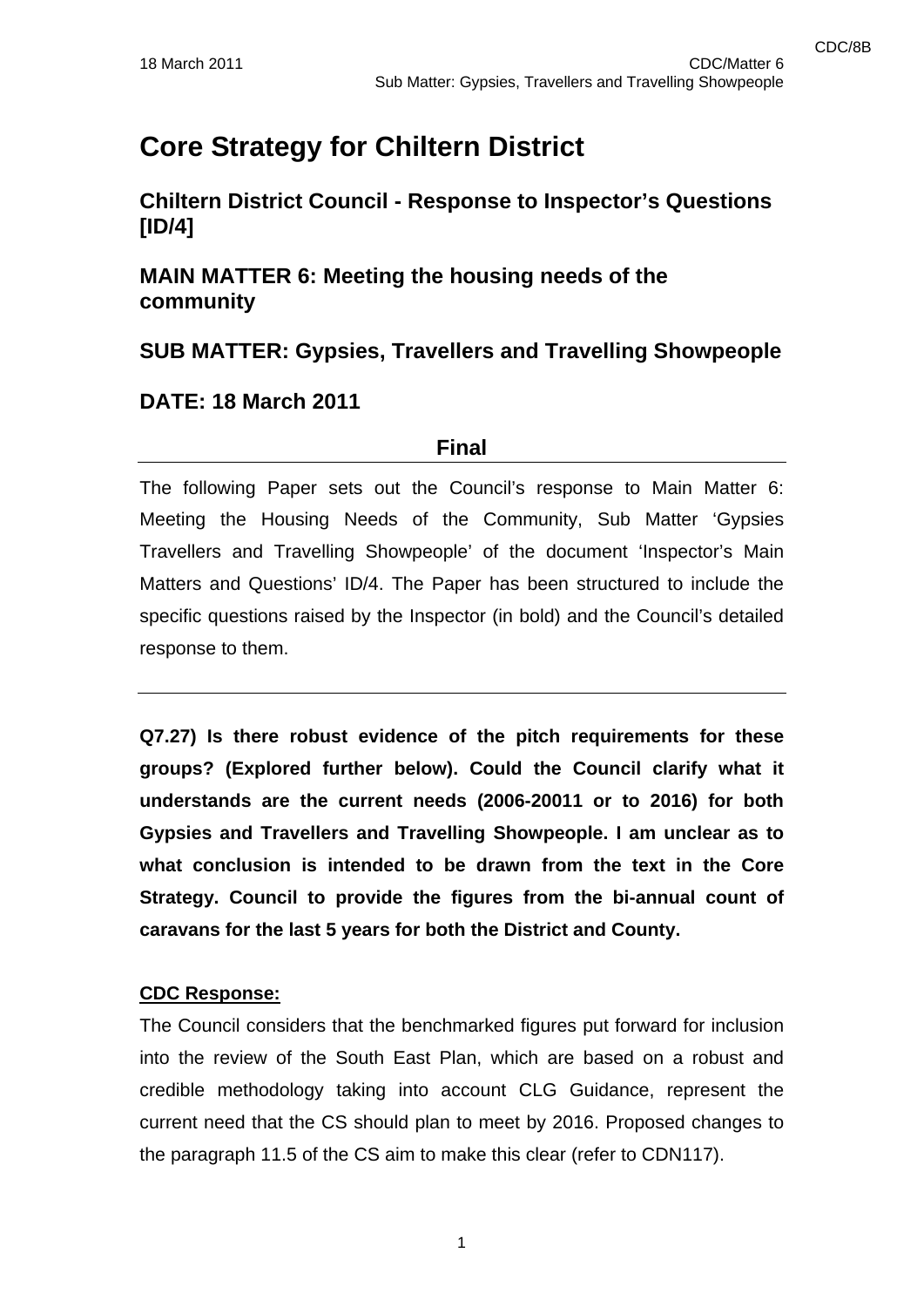Information from the bi-annual count of caravans is provided as **Appendix** 1 to this paper.

**7.28) The robustness of the evidence in the needs assessments (CND021, 022 and 032) and other GTAA's in the South East was explored at the Examination in Public of the South East Plan Partial Review in February 2010. The incomplete, draft report of the Panel is referred to in paragraph 11.6 of the Core Strategy and the Council intends to consider the comments made. Q: What is the Council's response to the criticisms made in this report of the Thames Valley GTAA assessment of the evidence relevant to Chiltern and the subsequent benchmarking?** 

#### **CDC Response:**

In light of the statement on the PINS website regarding the status of the unfinished Panel Report<sup>1</sup>, the Council proposes that reference to it should be removed from paragraph 11.6 of the Core Strategy, by way of minor change (refer to CDN117). Therefore in light of the statement by PINS that this report does not form any formal part of the planning system, the Council does not consider it necessary or appropriate to respond to the criticisms about the GTAA Report within it.

**Q7.29) Does the GTAA make reasonable assumptions about:** 

- **The existing backlog of needs (unauthorised sites and encampments and suppressed households)?**
- **Future arising needs (e.g. household formation)?**
- **The likely needs of gypsies and travellers living in conventional housing but wishing to return to living in caravan if the opportunity arises?**
- **The contribution to meeting future needs from genuine vacancies on authorised sites? Does any evidence or assumptions about**

<sup>1</sup> http://www.planning-inspectorate.gov.uk/pins/rss/index.htm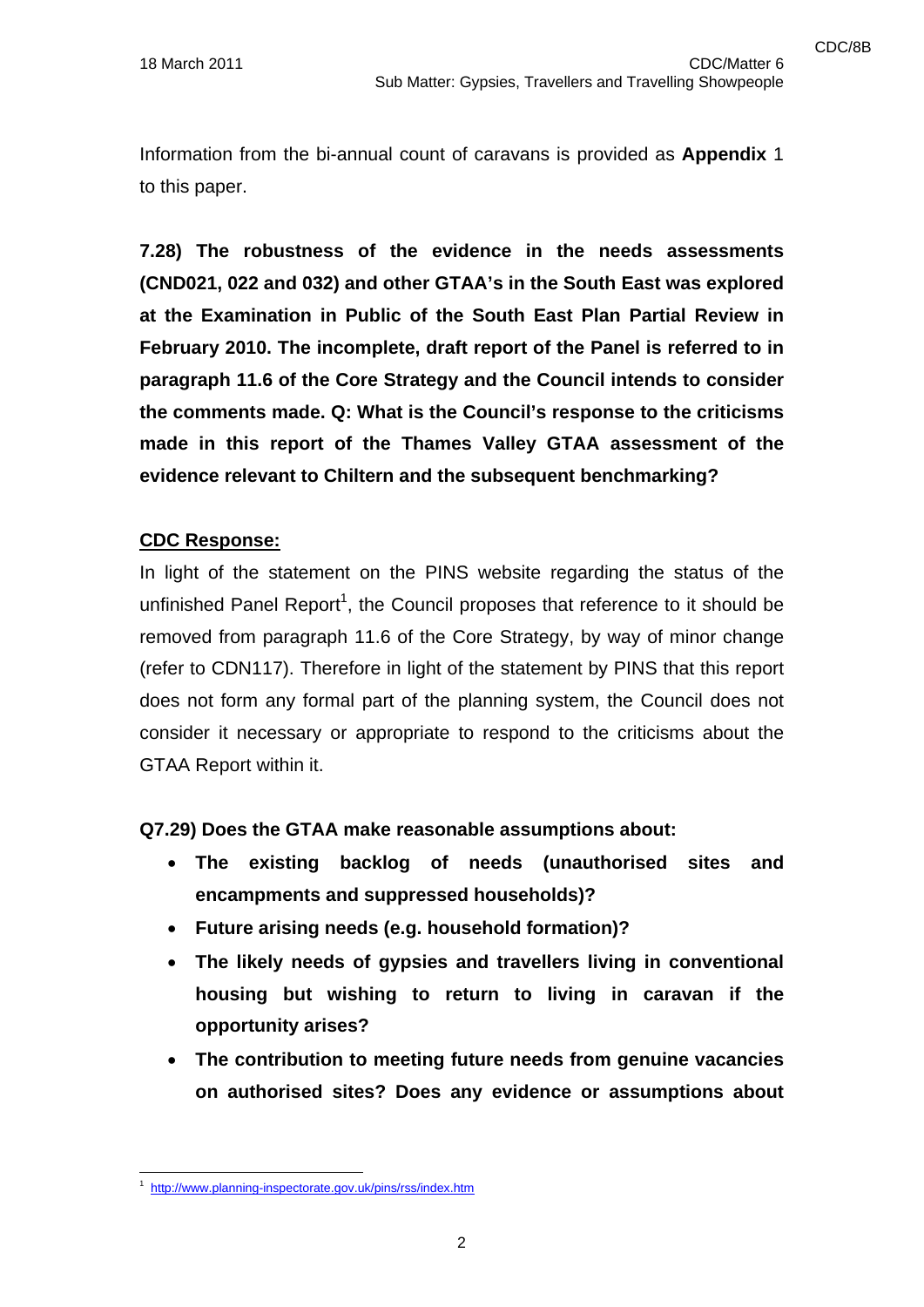### **turnover of pitches on public sites represent genuine vacancies for households without an authorised pitch?**

#### **CDC Response:**

The Council considers that as a basis for planning for need to 2016, the GTAA assessment, as benchmarked using the CLG guidance, is robust and makes reasonable assumptions about the matters detailed in Q7.29. The methodology and detail about these assumptions is set out within the GTTA (CDN021)

**Q7.30) Paragraph 11.7 refers to 2 publicly owned sites which have permanent permission for 14 pitches of which one remains to be provided. When will this one pitch be provided? Is there any budget to do so? Are there any other constraints on its provision?** 

#### **CDC Response:**

There are currently 4 pitches on The Orchards site with planning permission for a further two pitches to be provided. One of the two pitches is already occupied on an informal basis and Oxfordshire and Buckinghamshire Travellers Services have confirmed that this pitch is to be formalised using Central Government Gypsy & Traveller Site Grant funding in the spring of this year. In terms of the provision of the second pitch, the existing residents are strongly of the view that only one additional pitch is wanted, and this is the fifth pitch which is now to be provided. It is therefore understood that there are no imminent plans to bring a sixth pitch forward although as the planning permission has been partially implemented there is clearly the future potential to do so should circumstances change.

### **Q7.31) What are the end dates of the temporary permissions referred to in paragraph 11.11? Are the existing needs short term or permanent? If the latter, how do temporary permissions meet that need?**

The temporary planning permission for one pitch for a Gypsy Family at Shire Lane/West Hyde Lane (now known as Green Acres Farm, Shire Lane -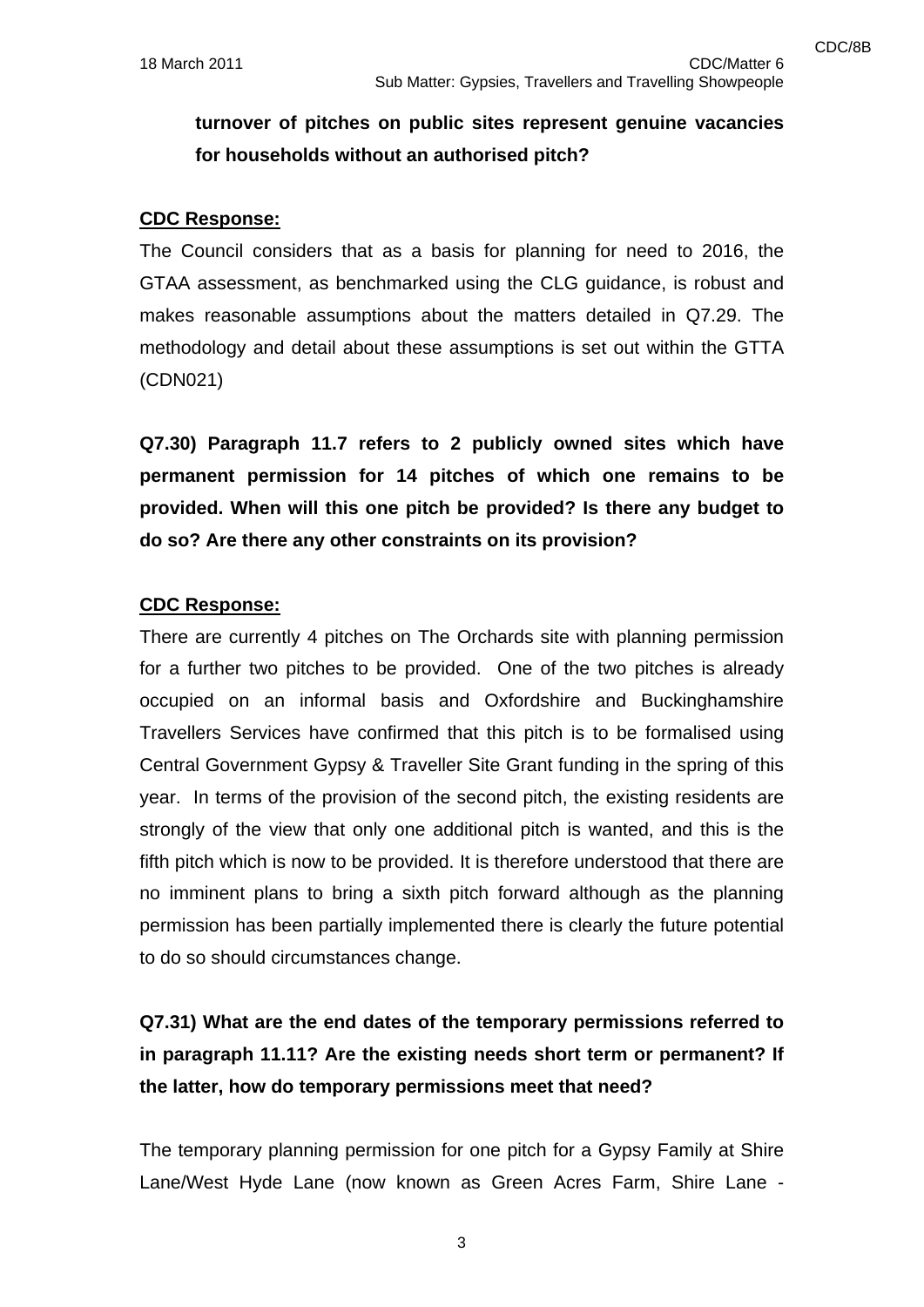formerly described as Capsheild Field, Land South of West Hyde Lane) expires in 24 March 2015.

The 5 year temporary permission for 14 Travelling Showpeople pitches at Green Acres, Holmer Green (referred to in paragraph 11.11 of the Core Strategy) expires on 6/3/2013.

The pitch requirement/need set out in paragraph 11.9 (refer to proposed amendment within CDN117) is considered to be the permanent need which needs to be met through the Core Strategy. The Council recognises that the permanent need cannot be met by a temporary permission. Without prejudice to future decisions taken by this Council on this matter, in order to meet the identified need for permanent sites, sites will be allocated in Delivery DPD or through the grant of permanent planning permissions. In which ever case, the suitability of any sites will be assessed against the criteria in policy CS14.

**Q7.32) Why does policy CS14 indicate only the possibility of the Delivery DPD making allocations for this type of accommodation? If existing needs and needs to 2026 have not been met, should there be a commitment to make such allocations?** 

#### **CDC Response:**

The Council acknowledges that the use of the word 'may' in this context is ambiguous. The Council therefore propose that Policy CS14 is amended in accordance with the suggestions in document CDN117.

**Q7.33) Are the criteria in policy CS14 reasonable and consistent with the approach in other policies in the Core Strategy and with advice in Circulars 1/2006 and 4/2007? (Explored further below.)** 

#### **CDC Response:**

The Council considers that the criteria in Policy CS14 are consistent with other policies in the Core Strategy and appropriately reflect advice in national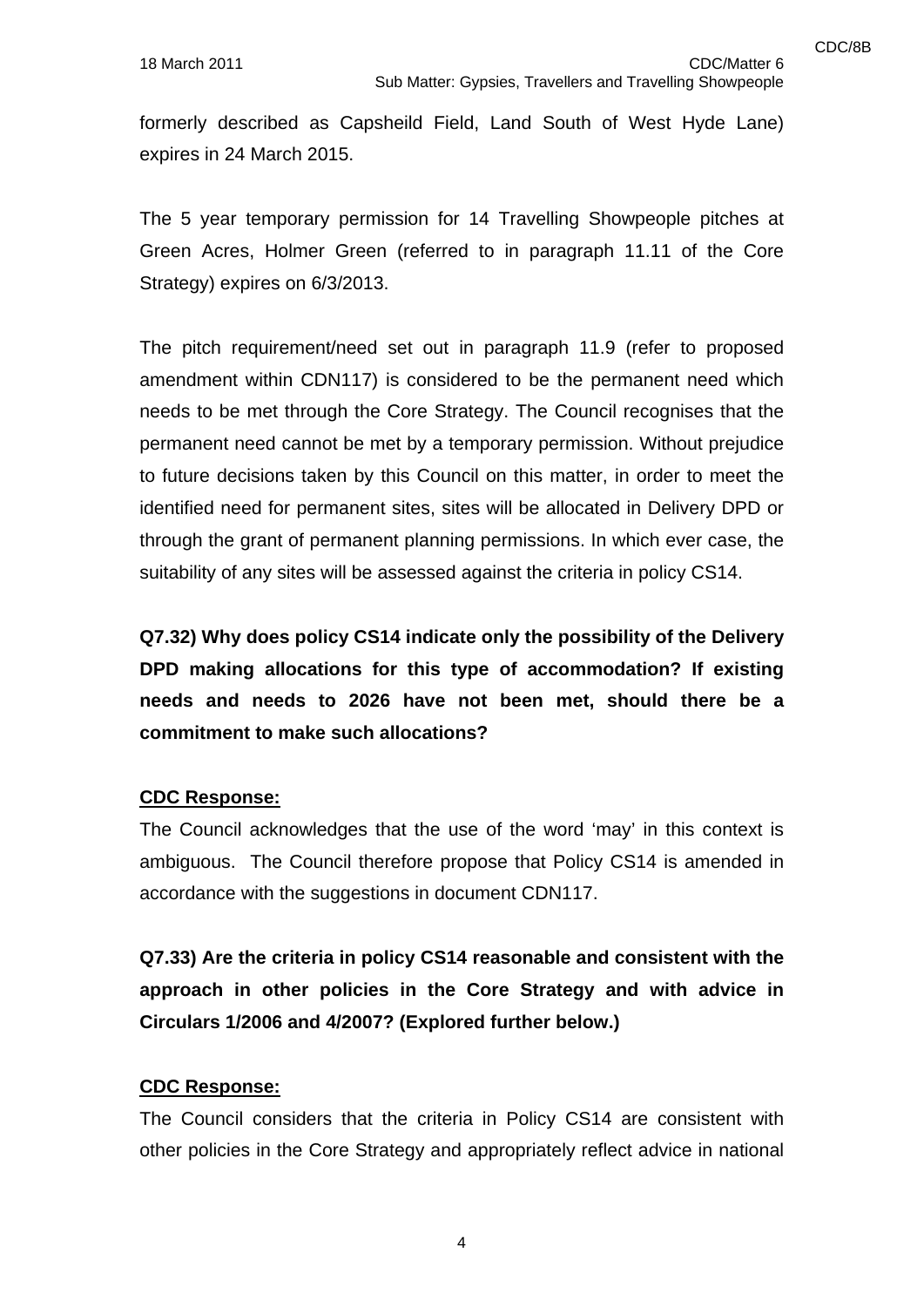planning policy and the circulars. With this in mind it is considered that these criteria are reasonable.

**Q7.34) The policy excludes sites from the AONB and Green Belt (other than the possibility of making permanent some temporary permissions, but only in very special circumstances). Does this mean that gypsy sites are acceptable, in principle, only within settlement boundaries? Is it reasonable or practical to expect gypsy sites to be found in such areas given the competing demands from higher value uses? What assessment has the Council made of whether there are likely to be available, suitable and affordable sites which meet all these criteria? If not, how will the policy ensure that needs are met?** 

Advice in PPG2 and the relevant circulars makes it clear that gypsy and traveller and travelling showpeople sites are inappropriate development within the Green Belt. It is therefore entirely appropriate and consistent that Policy CS14 seeks to focus this type of development away from these areas. Given the nature of the District's countryside, it is therefore correct to assume that this development is only acceptable in principle within the settlement areas excluded from the Green Belt.

In order to assess the need for additional sites for Gypsies, Travellers and Travelling Showpeople over the period 2016-2026, the Council intends to undertake a new assessment to support the allocation of new sites in the Delivery DPD. In preparing the Delivery DPD or in determining a planning application for such development, the Council will consider the appropriateness of Green Belt locations to accommodate sites for Gypsies, Travellers and Travelling Showpeople. In exceptional circumstances, and where very special circumstances are demonstrated, this could involve the identification of sites / granting of planning permission for this type of development in the Green Belt.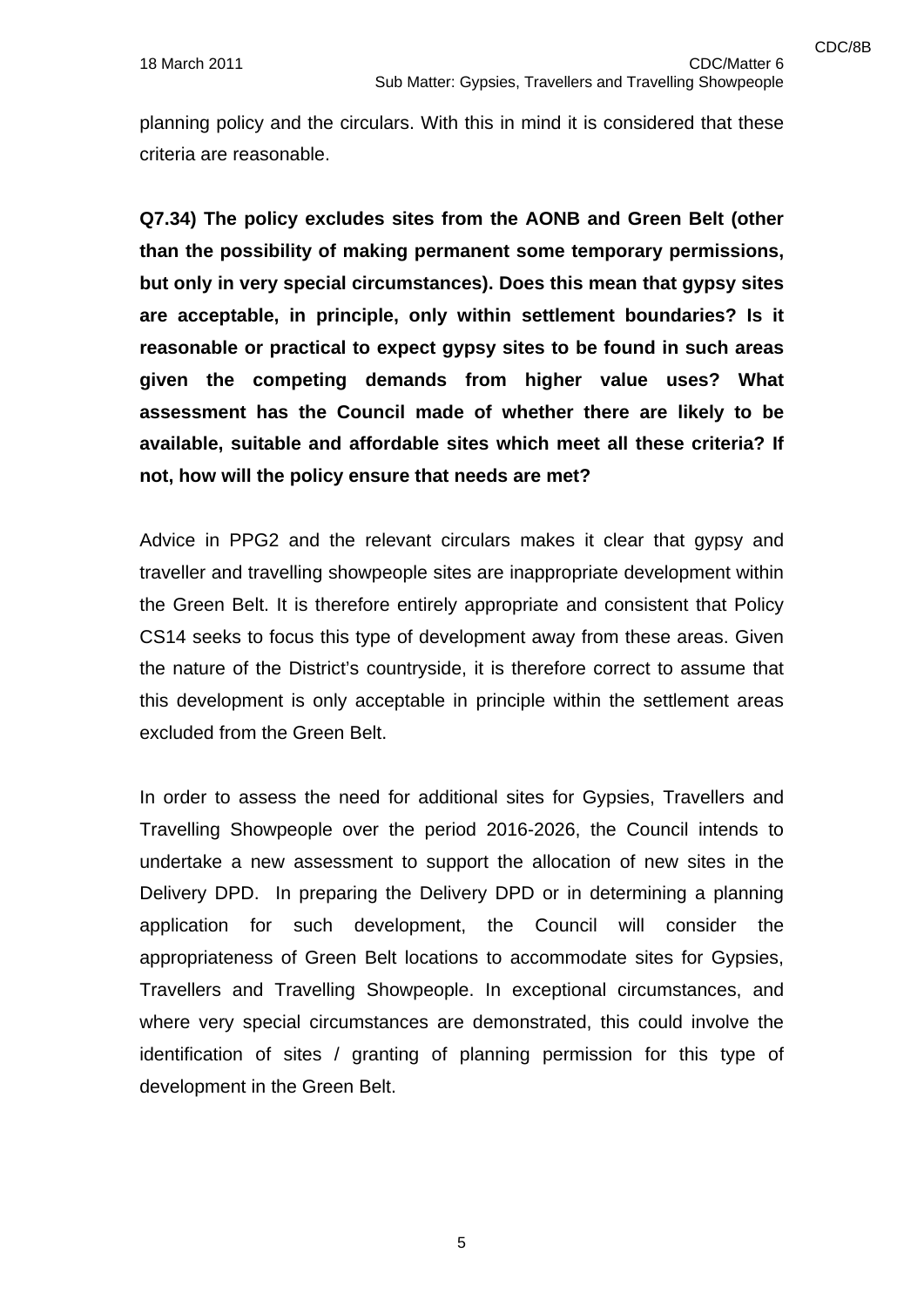**Q7.35) Would the application of the criteria in policy CS14 constrain the location of a pitch/plot for a single family more tightly than saved policies for a single house, such as in Green Belt/AONB villages where infilling is allowed (policies GB4 & 5) or compared with Rural Exceptions sites? If so, why is such an approach justified?** 

#### **CDC Response:**

The Council would consider a planning application for a pitch/plot in the same way that it would consider an application for a new house in that same location. Circular advice does not allow for this type of development to be treated in the same way as rural exceptions housing.

**Q7.36) Why does this policy give specific emphasis to the fact that ALL the criteria should be met, when this is not the approach adopted in other criteria-based policies?** 

The Council acknowledges that the approach adopted in this policy is not consistent with that adopted elsewhere in the Core Strategy. The Council therefore proposes a minor amendment to the wording of policy CS14, which is set out in CDN117.

**Q7.37) Why does the policy suggest that only temporary planning permissions may be granted even if a proposal meets all the criteria (i.e. is acceptable)?** 

#### **CDC Response:**

The proposed changes to Policy CS14 set out within CDN117 address this matter.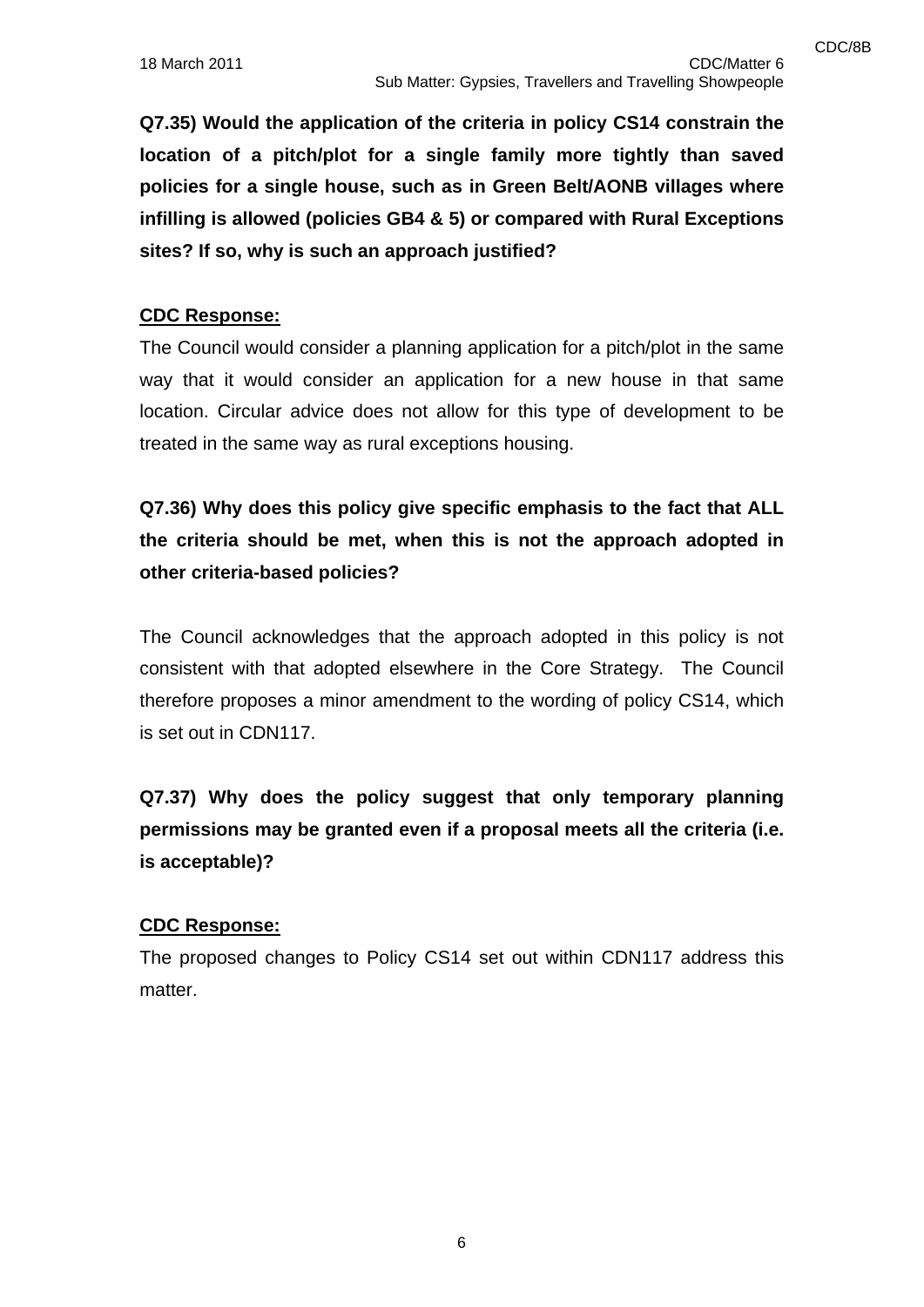## **Appendix 1**

|          |                                    |                                 |                                     | Authorised sites (with planning permission) |                         |                                                 |                    |                                                             |                    |                              |
|----------|------------------------------------|---------------------------------|-------------------------------------|---------------------------------------------|-------------------------|-------------------------------------------------|--------------------|-------------------------------------------------------------|--------------------|------------------------------|
|          |                                    |                                 |                                     | Private<br>Caravans                         |                         |                                                 |                    |                                                             |                    |                              |
|          |                                    | No. of<br>Caravans              | Temporary<br>Planning<br>Permission | Permanent<br>Planning<br>Permission         | All Private<br>Caravans | No. of Caravans on Sites<br>on Gypsies own land |                    | No. of Caravans on<br>Sites on land not owned<br>by Gypsies |                    | <b>Total All</b><br>Caravans |
| Region   | Count                              | Socially<br>Rented <sup>2</sup> |                                     |                                             |                         | "Tolerated"                                     | "Not<br>tolerated" | "Tolerated<br>$^{\prime\prime}$                             | "Not<br>tolerated" |                              |
|          |                                    |                                 |                                     |                                             |                         |                                                 |                    |                                                             |                    |                              |
| Chiltern | Jul 2010                           | 27                              | 9                                   | $\boldsymbol{0}$                            | 9                       | $\overline{0}$                                  | $\mathfrak{Z}$     | $\boldsymbol{0}$                                            | $\boldsymbol{0}$   | 39                           |
|          | Jan 2010                           | 28                              | 9                                   | $\overline{0}$                              | 9                       | $\overline{0}$                                  |                    | $\overline{0}$                                              | $\overline{0}$     | 38                           |
|          | Jul 2009                           | 21                              | $\bullet$ .                         | $\bullet\bullet$                            | 8<br>$\overline{7}$     | $\overline{0}$                                  | $\boldsymbol{0}$   | $\overline{0}$                                              | $\overline{0}$     | 29                           |
|          | Jan 2009                           | 18                              | $\ddotsc$                           | $\bullet\bullet$                            |                         | 0                                               | $\overline{0}$     | $\overline{0}$                                              | $\Omega$           | 25                           |
|          | Jul 2008                           | 24                              | $\bullet$ .                         | $\bullet\bullet$                            | $\boldsymbol{0}$        | 10                                              | $\overline{0}$     | $\overline{0}$                                              | $\overline{0}$     | 34                           |
|          | Jan 2008                           | 17                              | $\ldots$                            | $\bullet\bullet$                            | $\boldsymbol{0}$        | 8                                               | $\boldsymbol{0}$   | $\boldsymbol{0}$                                            | $\overline{0}$     | 25                           |
|          | Jul 2007                           | 15                              | $\ldots$                            | $\bullet\bullet$                            | $\boldsymbol{0}$        | $\boldsymbol{0}$                                | 10                 | $\boldsymbol{0}$                                            | $\overline{0}$     | 25                           |
|          | Jan 2007                           | 22                              | $\ldots$                            | $\bullet\bullet$                            | $\boldsymbol{0}$        | $\overline{0}$                                  | 8                  | $\overline{0}$                                              | $\overline{0}$     | 30                           |
|          | Jul 2006                           | 17                              | $\bullet$ .                         | $\bullet\bullet$                            | $\boldsymbol{0}$        | $\overline{0}$                                  | 10                 | $\boldsymbol{0}$                                            |                    | 28                           |
|          | Jan 2006                           | 21                              | $\bullet$ .                         | $\ddotsc$                                   | $\mathbf{0}$            | $\overline{0}$                                  | 10                 | $\boldsymbol{0}$                                            | $\overline{2}$     | 33                           |
|          | $\ldots$ = Not Known/Not Available |                                 |                                     |                                             |                         |                                                 |                    |                                                             |                    |                              |

2. Previously referred to as local authority sites. Includes sites owned by Registered Providers.

Produced by Geographic and Statistical Evidence Division for: